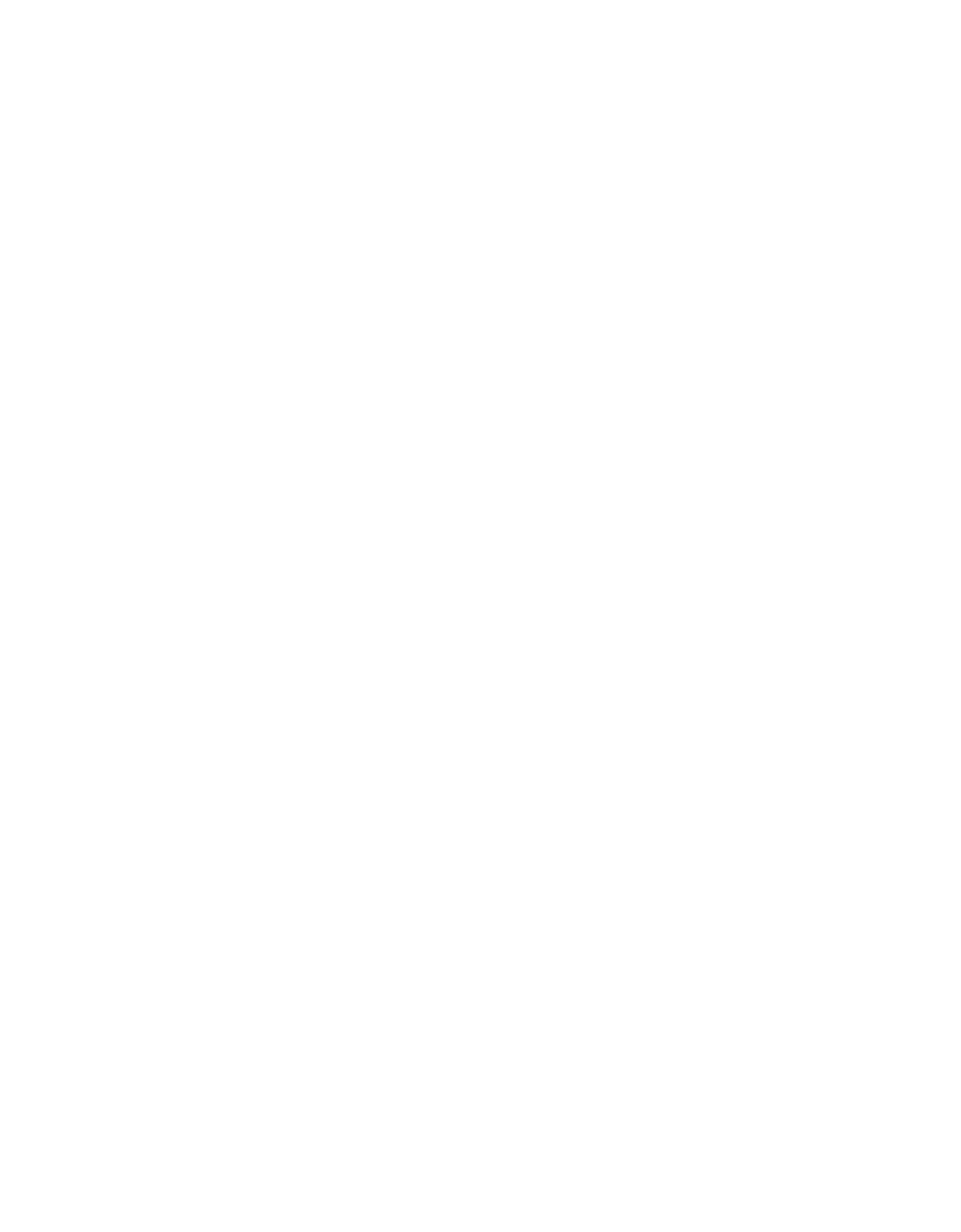# **CAMERA/OPTICS**

|                                                               | Day/Night (36X)                                                                                          | Day/Night (29X)                                                                                  |  |  |
|---------------------------------------------------------------|----------------------------------------------------------------------------------------------------------|--------------------------------------------------------------------------------------------------|--|--|
| Signal Format                                                 | NTSC (DD436)<br><b>PAL (DD436-X)</b>                                                                     | NTSC (DD429)<br><b>PAL (DD429-X)</b>                                                             |  |  |
| <b>Scanning System</b>                                        | 2:1 Interlace                                                                                            | 2:1 Interlace                                                                                    |  |  |
| Image Sensor<br><b>Effective Pixels</b><br><b>NTSC</b><br>PAL | 1/4-inch EXview HAD™<br>768 (H) X 494 (V)<br>752 (H) X 582 (V)                                           | 1/4-inch EXview HAD<br>768 (H) X 494 (V)<br>752 (H) X 582 (V)                                    |  |  |
| <b>Horizontal Resolution</b><br><b>NTSC</b><br>PAL            | >540 TV Lines<br>>540 TV Lines                                                                           | >540 TV Lines<br>>540 TV Lines                                                                   |  |  |
| Lens                                                          | $f/1.4$ (focal length, $3.3 \sim 119$ mm)                                                                | $f/1.4$ (focal length, $3.4 \sim 98.6$ mm)                                                       |  |  |
| Zoom                                                          | 36X optical, 12X digital                                                                                 | 29X optical, 12X digital                                                                         |  |  |
| Zoom Speed (optical range)                                    | 3.2/4.6/6.6 seconds                                                                                      | 3.2/4.6/6.6 seconds                                                                              |  |  |
| Horizontal<br>Angle of view<br><b>Focus</b>                   | $57.2^\circ$ at 3.3 mm wide zoom:<br>1.7° at 119 mm telephoto zoom<br>Automatic with manual override     | 55.8° at 3.4 mm wide zoom:<br>1.7° at 98.6 mm telephoto zoom<br>Automatic with manual override   |  |  |
| Maximum Sensitivity at 35 IRE<br>NTSC/EIA                     | 0.55 lux at 1/60 sec (color)<br>$0.018$ lux at $1/2$ sec (color)<br>0.0048 lux at $1/2$ sec (B-W)        | 0.55 lux at 1/60 sec (color)<br>0.018 lux at 1/2 sec (color)<br>0.0048 lux at $1/2$ sec (B-W)    |  |  |
| PAL/CCIR                                                      | $0.45$ lux at $1/50$ sec (color)<br>$0.015$ lux at $1/1.5$ sec (color)<br>0.004 lux at $1/1.5$ sec (B-W) | 0.45 lux at 1/50 sec (color)<br>0.015 lux at 1/1.5 sec (color)<br>0.004 lux at $1/1.5$ sec (B-W) |  |  |
| Sync System                                                   | Internal/AC line lock, phase adjustable using remote control,<br>V-Sync                                  | Internal/AC line lock, phase adjustable using remote control,<br>V-Sync                          |  |  |
| <b>White Balance</b>                                          | Automatic with manual override                                                                           | Automatic with manual override                                                                   |  |  |
| <b>Shutter Speed</b><br><b>NTSC</b><br>PAL                    | Automatic (electronic iris)/Manual<br>$1/2 \sim 1/30.000$<br>$1/1.5 - 1/30,000$                          | Automatic (electronic iris)/Manual<br>$1/2 \sim 1/30,000$<br>$1/1.5 - 1/30,000$                  |  |  |
| <b>Iris Control</b>                                           | Automatic iris control with manual override                                                              | Automatic iris control with manual override                                                      |  |  |
| Gain Control                                                  | Automatic/OFF                                                                                            | Automatic/OFF                                                                                    |  |  |
| Video Output                                                  | 1 Vp-p, 75 ohms                                                                                          | 1 Vp-p, 75 ohms                                                                                  |  |  |
| Video Signal-to-Noise                                         | $>50$ dB                                                                                                 | $>50$ dB                                                                                         |  |  |
| Wide Dynamic Range                                            | 128X                                                                                                     | 128X                                                                                             |  |  |
| Electronic Image Stabilization                                | Integrated/Selectable                                                                                    |                                                                                                  |  |  |
| Auto Sharpness                                                | Integrated/Selectable                                                                                    | Integrated/Selectable                                                                            |  |  |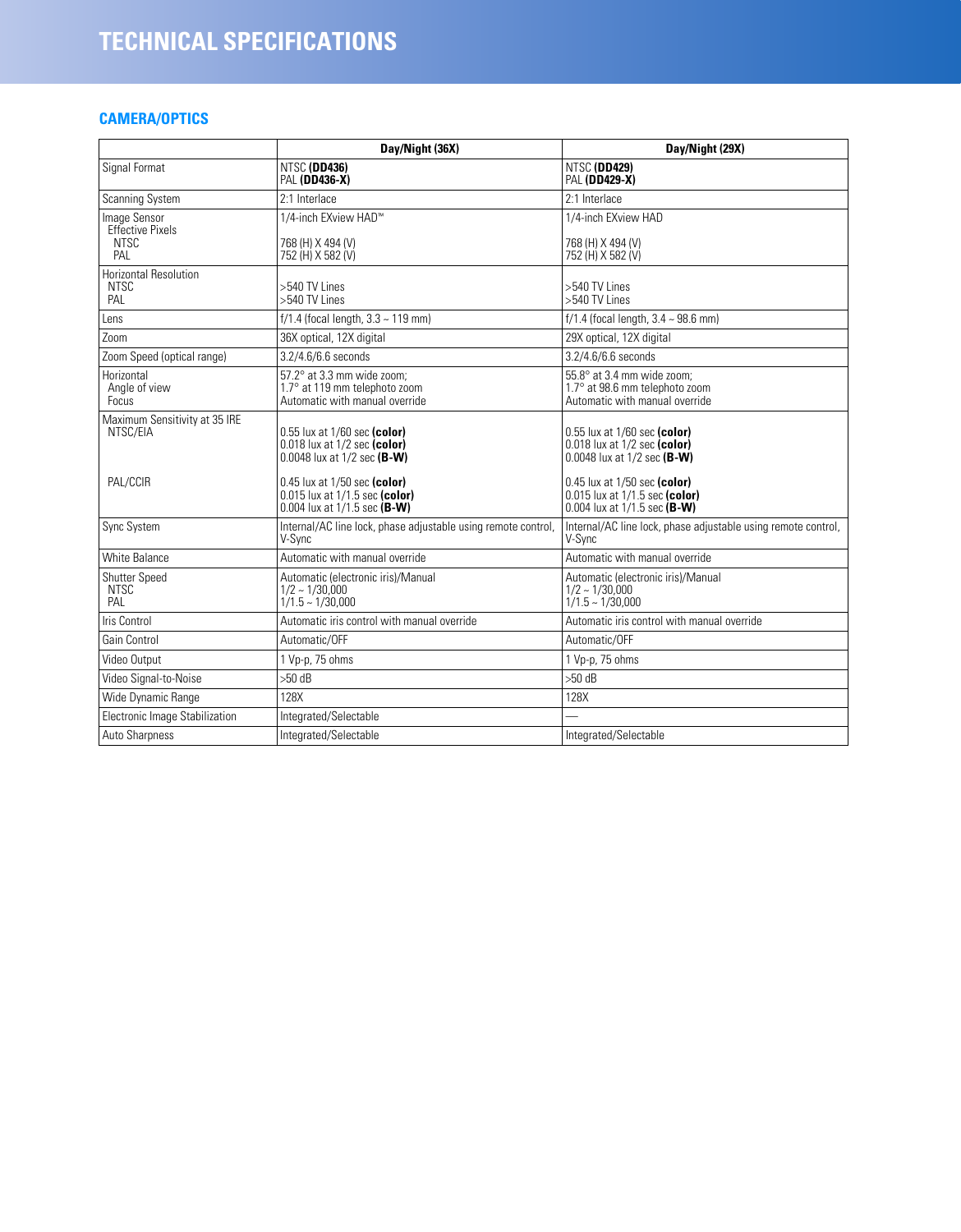## **DOME DRIVE FEATURES**

- 256 Presets
- ±0.1° Preset Accuracy
- Electronic Image Stabilization (36X model)
- Image Enhancement (36X model)
- Multilingual Menus (English, Spanish, Portuguese, Italian, French, German, Russian, Polish, Turkish, and Czech)
- RJ-45 Data Port for Software Update and Setup
- On-Screen Compass, Tilt, and Zoom Display
- 400°/sec Pan Preset Speed and 200°/sec Tilt Preset Speed
- Rotating Discreet Liner with Sealed Fixed Bubble
- Window Blanking: Up to 8, Four-Sided, User-Defined Shapes
- 8 Zones (configurable in size) Can Be Labeled with up to 20 Characters Each or Set to Output Blank Video
- 7 Alarm Inputs
- 1 Auxiliary (Form C) Relay Output and 1 Open Collector Auxiliary Output (can be alternately configured to operate upon alarm)
- Configurable Locations of Labels and On-Screen Displays
- Action on Alarm: Alarms Can Be Individually Configured for 3 Priority Levels, to Initiate a Stored Pattern, or to Go to an Associated Preset When Received
- Resume After Alarm: Allows the Dome to Return to a Previously Configured State After Alarm Acknowledgement or to its Previous Position Before Alarm
- Multiple Park and Power-Up Action
- Patterns: Up to 8, On-Screen, User-Defined Configurable Patterns; Includes Pan, Tilt, Zoom, and Preset Functions
- Proportional Pan/Tilt: Continually Decreases Pan/Tilt Speeds in Proportion to Depth of Zoom
- Variable Scan Speed: Scan Speed Can Be Configurable Between 1 to 40°/sec
- Pan Motion Allows 0.1 to 150°/sec Pan Speed
- Configurable Limit Stops for Auto/Random/Frame Scan Modes
- Autosensing Protocol (Coaxitron®, RS-422 Pelco P and Pelco D, Sensormatic®, Vicon®); Accepts Other Control Protocols with Optional Translator Card
- Digital Position and Zoom Control and Feedback through Pelco D Protocol
- Built-in Menu System for Setup of Configurable Functions
- "Auto Flip" Rotates Dome 180° at Bottom of Tilt Travel
- Configurable Zoom Speeds
- Low Lux Noise Reduction (reduces noise in low light)

#### **WINDOW BLANKING**

Window blanking allows a user to configure up to eight, four-sided, user-defined areas that cannot be viewed by the operator of the dome system. A blanked area will move with pan and tilt functions and automatically adjust in size as the lens zooms telephoto and wide.









 $222°/$ 

 $\mathbf{e}$ 

#### **WIDE DYNAMIC RANGE**

The WDR setting balances the brightest and darkest sections of a scene to produce a picture that provides more detail.

**BEFORE**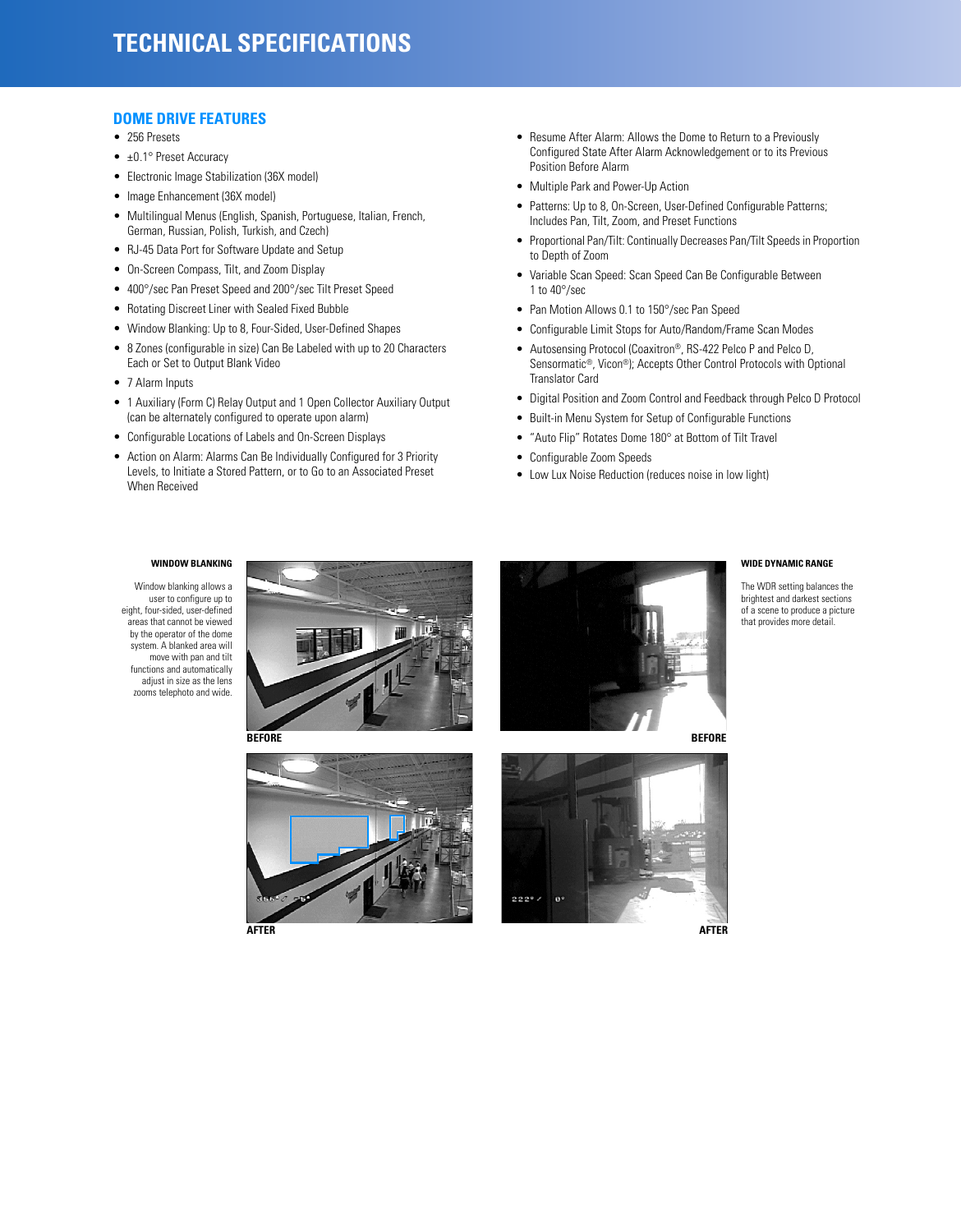# **BACK BOX FEATURES**

















## **Surface Mount (Indoor)**

- Built-in Memory Stores Camera/Dome Settings
- Available in Black or White Finish
- Quick Disconnect to Dome Drive
- Injection-Molded Plastic
- Integrated Passive UTP

#### **In-Ceiling (Indoor)**

- Built-in Memory Stores Camera/Dome Settings
- Single Back Box for Suspended or Hard Ceiling Applications
- Requires 5.25-Inch Space Above Ceiling and 3.25 Inches Below
- Minimum Ceiling Thickness 0.5-Inch; Maximum 1.75 Inches
- Quick Disconnect to Dome Drive
- Aluminum Construction
- Suitable for Use in Environmental Air Handling Spaces
- Integrated Passive UTP

## **Environmental In-Ceiling**

- Built-in Memory Stores Camera/Dome Settings
- Single Back Box for Hard Ceiling Applications
- Requires 4.4-Inch Space Above Ceiling and 4.3 Inches Below
- Includes Heater and Fan
- Minimum Ceiling Thickness 0.5-Inch; Maximum 1.75 Inches
- Quick Disconnect to Dome Drive
- Aluminum Construction
- Integrated Passive UTP

## **Standard and Environmental Pendant**

- Standard and Environmental Models
- Built-in Memory Stores Camera/Dome Settings
- Standard Pendant Available in Black or Gray Finish; Environmental Pendant Gray Finish Only
- Quick Disconnect to Dome Drive
- Aluminum Construction
- Environmental Model Includes Sun Shield, Fan, and Heater
- Integrated Passive UTP

**Note:** The Spectra IV SE Series can be ordered with heavy-duty, pressurized, and stainless steel back box options. Refer to the appropriate product specification sheets for more information.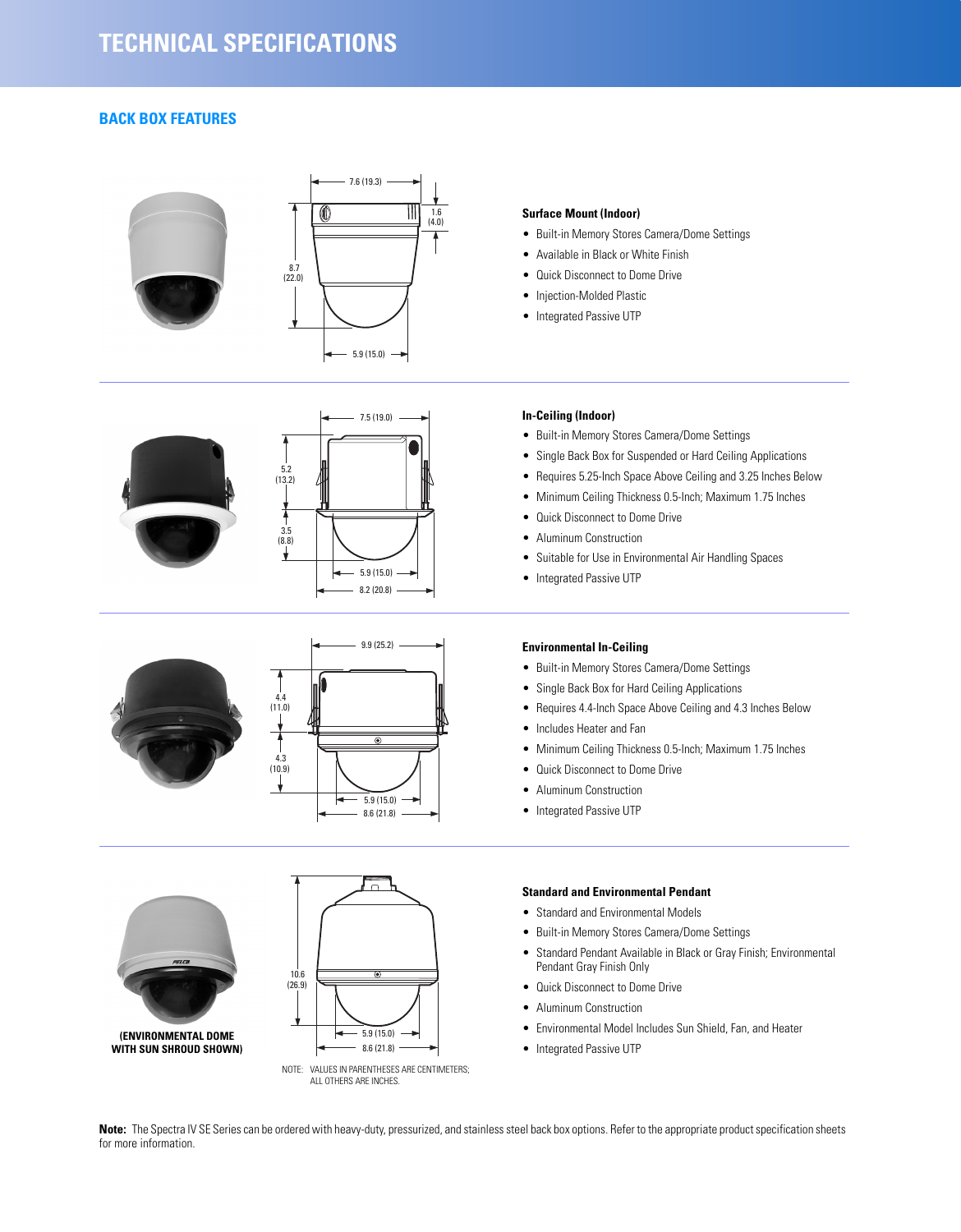# **TECHNICAL SPECIFICATIONS**

#### **MECHANICAL** *(Dome Drive Only)*

Manual Pan/Tilt Speeds

Preset Speeds<br>Pan Tilt 200°/sec

Pan Movement 360° continuous pan rotation<br>Vertical Tilt  $\mu$  Unobstructed +2° to -92° Unobstructed  $+2^{\circ}$  to  $-92^{\circ}$ 

 $0.1^{\circ}$  to  $80^{\circ}/\text{sec}$  manual operation, 150°/sec Turbo Tilt 0.1° to 40°/sec manual operation

> $400^{\circ}/sec$ For variable-speed operation, an appropriate controller is required (with nonvariable speed control, Spectra IV SE pan/tilt speed is 20°/sec)

#### **ELECTRICAL**

Input Power

Input Voltage 18 to 32 VAC; 24 VAC nominal 22 to 27 VDC; 24 VDC nominal

23 VA nominal (without heater); 73 VA nominal (with heater) 24 VDC 0.7 A nominal (without heater); 3 A nominal (with heater) Fuse 1.25 A<br>Auxiliary Outputs 2 Auxiliary Outputs 2<br>Alarm Innuts 2

# **CERTIFICATIONS/RATINGS/PATENTS**

• CE, Class B

Alarm Inputs 7

- FCC, Class B
- UL/cUL Listed
- C-Tick
- S Mark for Argentina<br>• Meets NFMA Type 4>
- Meets NEMA Type 4X, IP66 when installed properly (BB4-F-E, BB4-PB, BB4-PG, and BB4-PG-E)
- Meets NEMA Type 1, IP40 (BB4-SMW, BB4-SMB, and BB4-F)
- U.S. Patents 5,931,432; 6,793,415 B2; 6,802,656 B2; 6,821,222 B2; 7,161,615 B2

**GENERAL**

Construction Back Box Surface Mount<br>
In-Ceiling **Aluminum** In-Ceiling<br>Pendant Pendant Aluminum<br>Dome Drive Aluminum. Dome Drive Aluminum, thermo plastic<br>
Rubble Acrylic Acrylic Light Attenuation Smoked f/0.5 light loss<br>Clear Zero light loss Zero light loss Cable Entry (Back Box) In-Ceiling and<br>Surface Mount Surface Mount 0.75-inch conduit fitting<br>
Pendant Through 1.5-inch NPT pe Through 1.5-inch NPT pendant mount Weight (approximate) Unit Shipping Back Box<br>Surface Mount Surface Mount 0.7 lb (0.32 kg) 2 lb (0.90 kg)<br>
ln-Ceiling 1.5 lb (0.68 kg) 2 lb (0.90 kg) 1.5 lb  $(0.68 \text{ kg})$ Environmental<br>In-Ceiling 2.1 lb (0.95 kg) 3 lb (1.36 kg)<br>2.4 lb (1.09 kg) 4 lb (1.81 kg) Standard Pendant 2.4 lb (1.09 kg) 4 lb (1.81 kg)<br>Environmental Pendant 3.5 lb (1.59 kg) 5 lb (2.27 kg) Environmental Pendant 3.5 lb (1.59 kg) 5 lb (2.27 kg)<br>Dome Drive 3.3 lb (1.48 kg) 5 lb (2.27 kg)  $3.3$  lb  $(1.48$  kg) Lower Dome Surface Mount 0.4 lb (0.18 kg) 1 lb (0.45 kg)<br>
ln-Ceiling 0.2 lb (0.09 kg) 1 lb (0.45 kg)  $0.2$  lb (0.09 kg) Pendant and Environmental<br>In-Ceiling  $0.6$  lb  $(0.27$  kg)  $2$  lb  $(0.90$  kg) Environment Surface Mount Indoor In-Ceiling Indoor<br>Environmental In-Ceiling Outdoor Environmental In-Ceiling Pendant, Standard and Environmental Indoor/outdoor Operating Temperature Surface Mount and<br>Indoor In-Ceiling 0° to 50°C (32° to 122°F) Standard Pendant (Assumes no wind chill factor)<br>Maximum 45°C (113°F) absolute maximum 45°C (113°F) absolute maximum; 35°C (95°F) sustained maximum Minimum –4°C (25°F) sustained minimum Environmental In-Ceiling and<br>Environmental Pendant vironmental Pendant (Assumes no wind chill factor)<br>Maximum 60°C (140°F) absolute maximu 60°C (140°F) absolute maximum; 50°C (122°F) sustained maximum Minimum –51°C (–60°F) absolute minimum; prevents icing at sustained minimum of –45°C (–50°F); de-ices 2.5 mm (0.1 inch) within 3 hours after power-up TS2 –34° to 74°C (–29.2° to 165°F) *Per NEMA TS2, para. 2.1.5.1, using fig. 2.1 test profile* Effective Projected<br>Area (EPA) 52.07 square cm (20.5 square inches), without mount (47 square inches), with IWM Series mount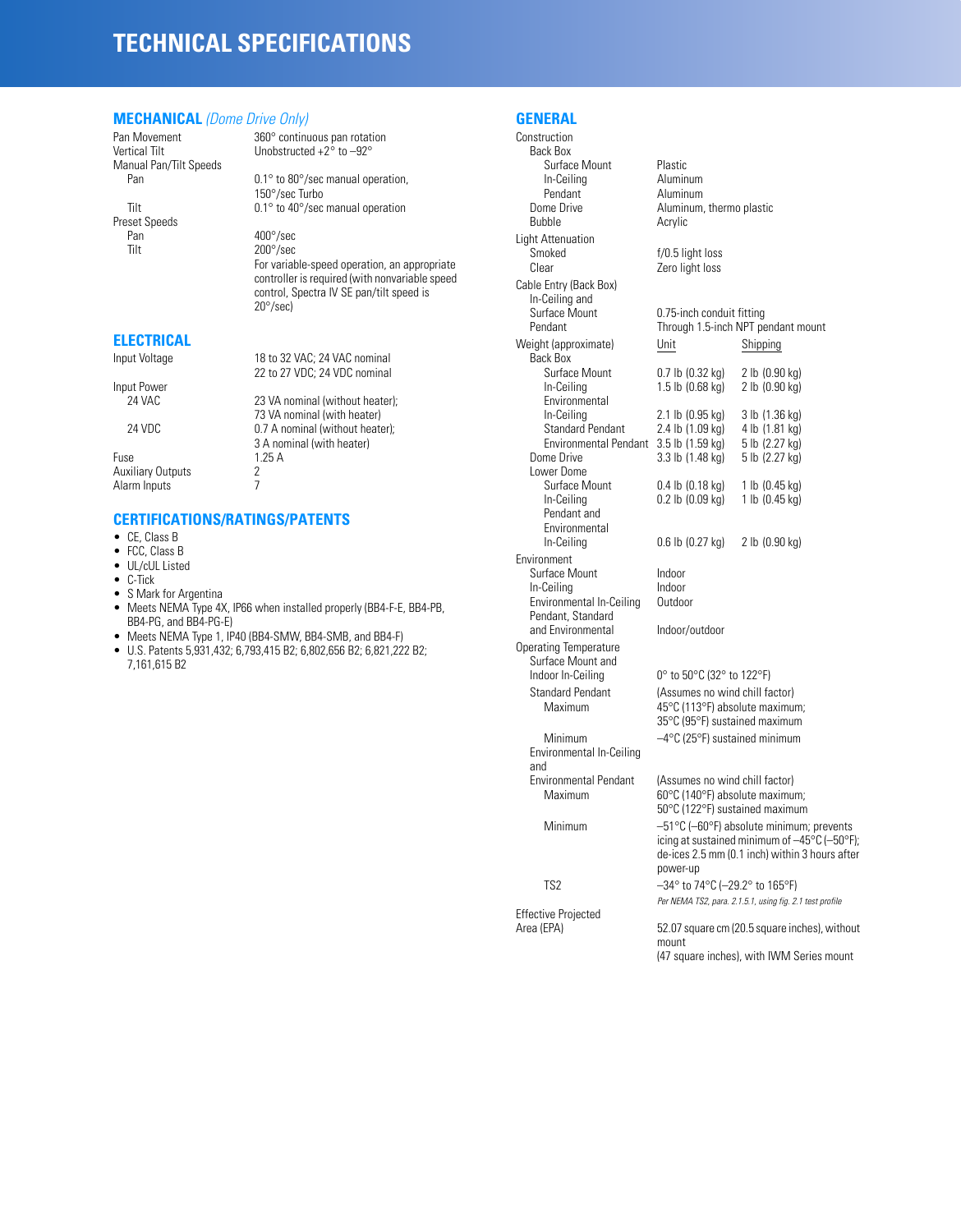# **RELATED PRODUCTS**

# **OPTIONAL ACCESSORIES**

| DD5-FM                | Fixed camera mount adapter. Interchangeable<br>with all Spectra IV dome drives.                                                                                                                                                                                                                                                                                                                                                                               |
|-----------------------|---------------------------------------------------------------------------------------------------------------------------------------------------------------------------------------------------------------------------------------------------------------------------------------------------------------------------------------------------------------------------------------------------------------------------------------------------------------|
| <b>IPS-CABLE</b>      | Remote monitor cable and software kit<br>consisting of the Spectra IV remote monitor<br>interface cable and necessary software for<br>use with a PC. Refer to www.pelco.com for a<br>list of compatible devices.                                                                                                                                                                                                                                              |
| IPS-RDPE-2*           | Remote data port. 24 VAC, wall/pole mount<br>video/data breakout box. Allows ground-level<br>control/configuration and software upgrades<br>when used with the IPS-CABLE.                                                                                                                                                                                                                                                                                     |
| <b>TXB Series*</b>    | Translator boards for AD™ Manchester.<br>Hernis, Bosch® (Philips, Burle), TASS, and<br>NTCIP protocols.                                                                                                                                                                                                                                                                                                                                                       |
| TXB-N Series*         | Network-based communication module that<br>allows you to control and monitor Spectra IV<br>dome systems over an IP network (in-ceiling<br>and pendant models only). When TXB-N is<br>installed in the camera's back box, the camera<br>system supports Web and Endura<br>connectivity, and open architecture<br>connectivity to third-party software. TXB-N<br>allows simultaneous access to the camera<br>from both an analog and IP-based control<br>point. |
| FS85011A*             | Fiber transmitter sends 1 unidirectional<br>composite video channel and 1 bidirectional<br>data channel over 1 multimode or single-<br>mode fiber optical cable.                                                                                                                                                                                                                                                                                              |
| $LD5F-2$ <sup>t</sup> | Flush in-ceiling lower dome with chrome<br>bubble (f/2.0 light loss).                                                                                                                                                                                                                                                                                                                                                                                         |
| $LD5F-3$ <sup>+</sup> | Flush in-ceiling lower dome with gold bubble<br>$(f/2.0$ light loss).                                                                                                                                                                                                                                                                                                                                                                                         |
| LD53PB-2 <sup>+</sup> | Pendant lower dome with black trim and<br>chrome bubble (f/2.0 light loss).                                                                                                                                                                                                                                                                                                                                                                                   |
| LD53PB-3 <sup>+</sup> | Pendant lower dome with black trim and gold<br>bubble (f/2.0 light loss).                                                                                                                                                                                                                                                                                                                                                                                     |

\*If TXB or FS85011A boards are installed, remote upload of system software will not be possible.

† Not recommended for outdoor use due to possible light reflections.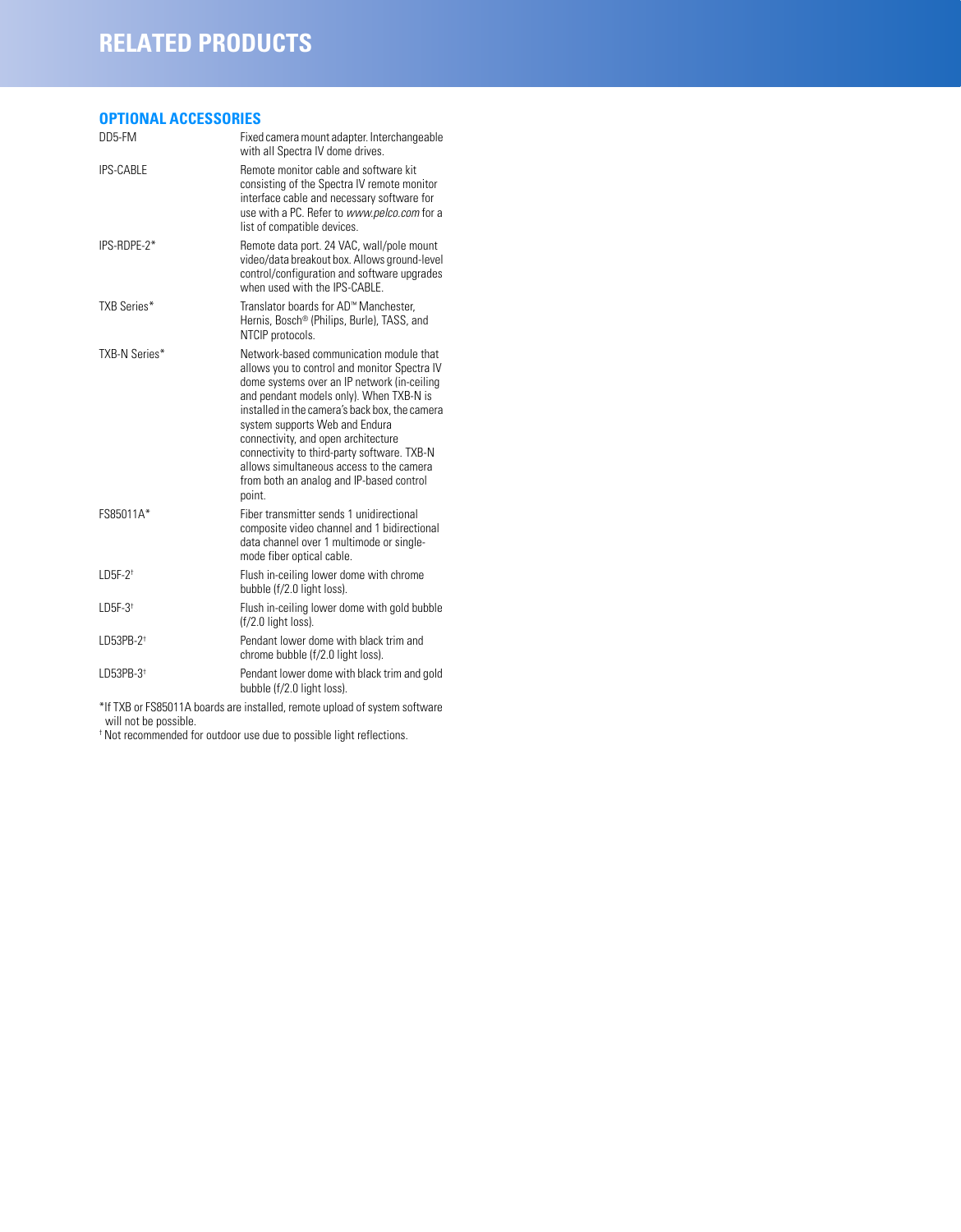# **RELATED PRODUCTS**

# **RECOMMENDED MOUNTS**

#### **Surface Mount Domes** Pendant adapter for surface mount dome, black SD53SM-P 2' x 2' drop ceiling panel for BB4-SMW and BB4T-SMW series back boxes; replaces 2' x 2' ceiling tile; aluminum construction **In-Ceiling Domes** 2' x 2' drop ceiling panel, aluminum construction; replaces 2' x 2' ceiling tile SCA1 Support rails for BB4-F; for use in ceiling tile applications **Pendant Domes** Pendant conduit adapter, black BB5-PCA-GY\* Pendant conduit adapter, gray IWM Series Wall mount, with or without integral 24 VAC, 100 VA transformer; black or gray finish; can be adapted for corner, parapet, or pole applications MRCA Ceiling mount, black PP4348 Parapet roof mount PP350/PP351 Parapet wall/roof mount SWM Series **Compact wall mount, black or gray finish; can**

\*Not suitable for use with heavy-duty, pressurized, or stainless steel Spectra domes.

be adapted for corner or pole applications

# **RECOMMENDED POWER SUPPLIES**

| <b>MCS Series</b> |  |
|-------------------|--|
| WCS Series        |  |

Indoor, 24 VAC power supply Outdoor, 24 VAC power supply

*Refer to individual power supply specifications for more information.*